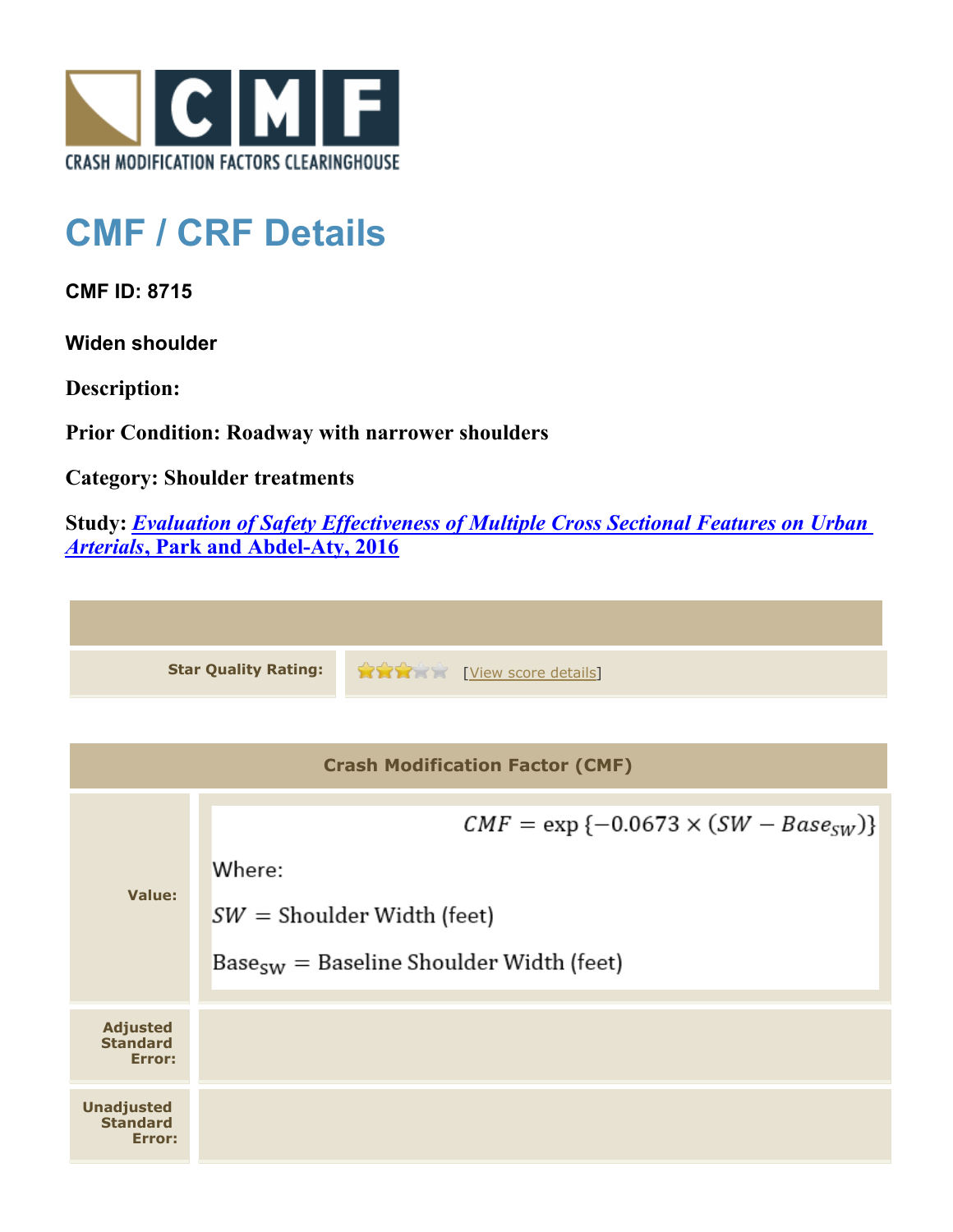| <b>Crash Reduction Factor (CRF)</b> |                                                      |  |
|-------------------------------------|------------------------------------------------------|--|
| <b>Value:</b>                       | (This value indicates an <b>increase</b> in crashes) |  |
| <b>Adjusted Standard Error:</b>     |                                                      |  |
| <b>Unadjusted Standard Error:</b>   |                                                      |  |

| <b>Applicability</b>       |                                                   |  |
|----------------------------|---------------------------------------------------|--|
| <b>Crash Type:</b>         | Vehicle/bicycle                                   |  |
| <b>Crash Severity:</b>     | All                                               |  |
| <b>Roadway Types:</b>      | Principal Arterial Other                          |  |
| <b>Number of Lanes:</b>    | $2 - 8$                                           |  |
| <b>Road Division Type:</b> | All                                               |  |
| <b>Speed Limit:</b>        | $20 - 65$                                         |  |
| <b>Area Type:</b>          | Urban                                             |  |
| <b>Traffic Volume:</b>     | 1000 to 94500 Annual Average Daily Traffic (AADT) |  |
| <b>Time of Day:</b>        | All                                               |  |

## *If countermeasure is intersection-based*

| <b>Intersection Type:</b>         |  |
|-----------------------------------|--|
| <b>Intersection Geometry:</b>     |  |
| <b>Traffic Control:</b>           |  |
| <b>Major Road Traffic Volume:</b> |  |
| <b>Minor Road Traffic Volume:</b> |  |